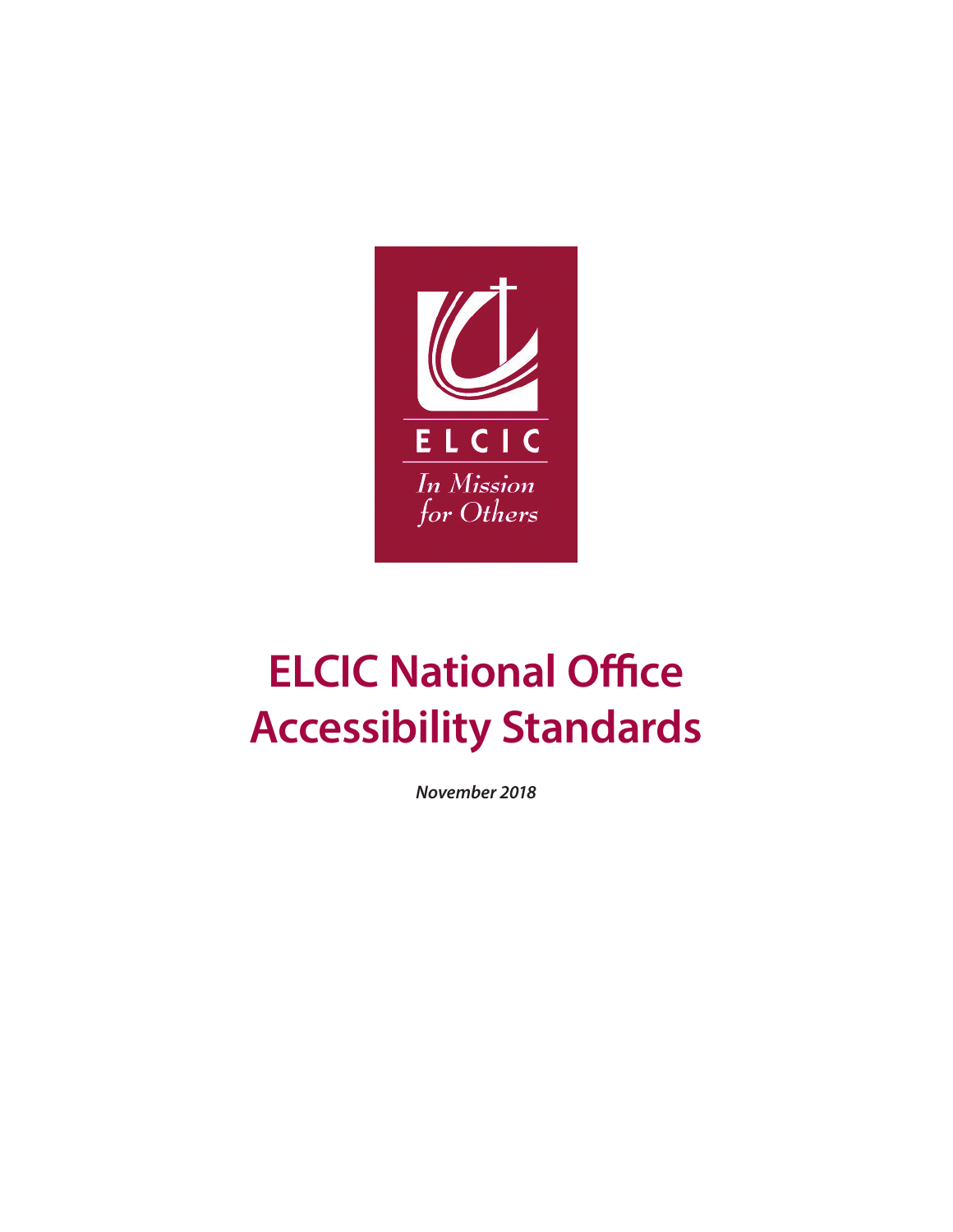#### **Intent**

This policy is intended to meet the requirements of *Accessibility Standards for Customer Service, Manitoba Regulation 171/2015* under the *Accessibility for Manitobans Act*, and applies to the provision of goods and services to the public or other third parties, not to the goods themselves.

All services provided by the Evangelical Lutheran Church in Canada (ELCIC) shall follow the principles of dignity, independence, integration and equal opportunity.

#### **Scope**

This policy applies to the provision of services at the ELCIC National Office, located at 600–177 Lombard Ave., Winnipeg, MB.

This policy applies to ELCIC employees and volunteers who deal with the public or other third parties that act on behalf of the ELCIC, including when the provision of services occurs off premises such as in the delivery of services.

The section of this policy that addresses the use of service animals applies at 600-177 Lombard Ave., Winnipeg, Manitoba.

This policy shall also apply to all persons who participate in the development of ELCIC policies, practices and procedures governing the provision of services to members of the public or third parties.

#### **Definitions**

**Accessibility** – Related to this legislation, accessibility means giving people of all abilities opportunities to participate fully in everyday life. Accessibility refers to the ability to access and benefit from a system, service, product or environment.

**Assistive Device** – A technical aid, communication device or other instrument that is used to maintain or improve the functional abilities of people with disabilities. Personal assistive devices are typically devices that customers bring with them such as a wheelchair, walker or a personal oxygen tank that might assist in hearing, seeing, communicating, moving, breathing, remembering and/or reading.

**Customer** – For the purposes of this policy will mean any individual accessing the ELCIC office for information or services.

**Disability** – A disability is a condition that limits a person's daily activities. Persons with disabilities may have long-term physical, mental, intellectual or sensory impairments, which, in interaction with various barriers, may hinder their participation on an equal basis with others. A disability, aging, an injury and other life events may temporarily or permanently affect mobility, dexterity (use of hands), vision, hearing, communication, understanding or mental health.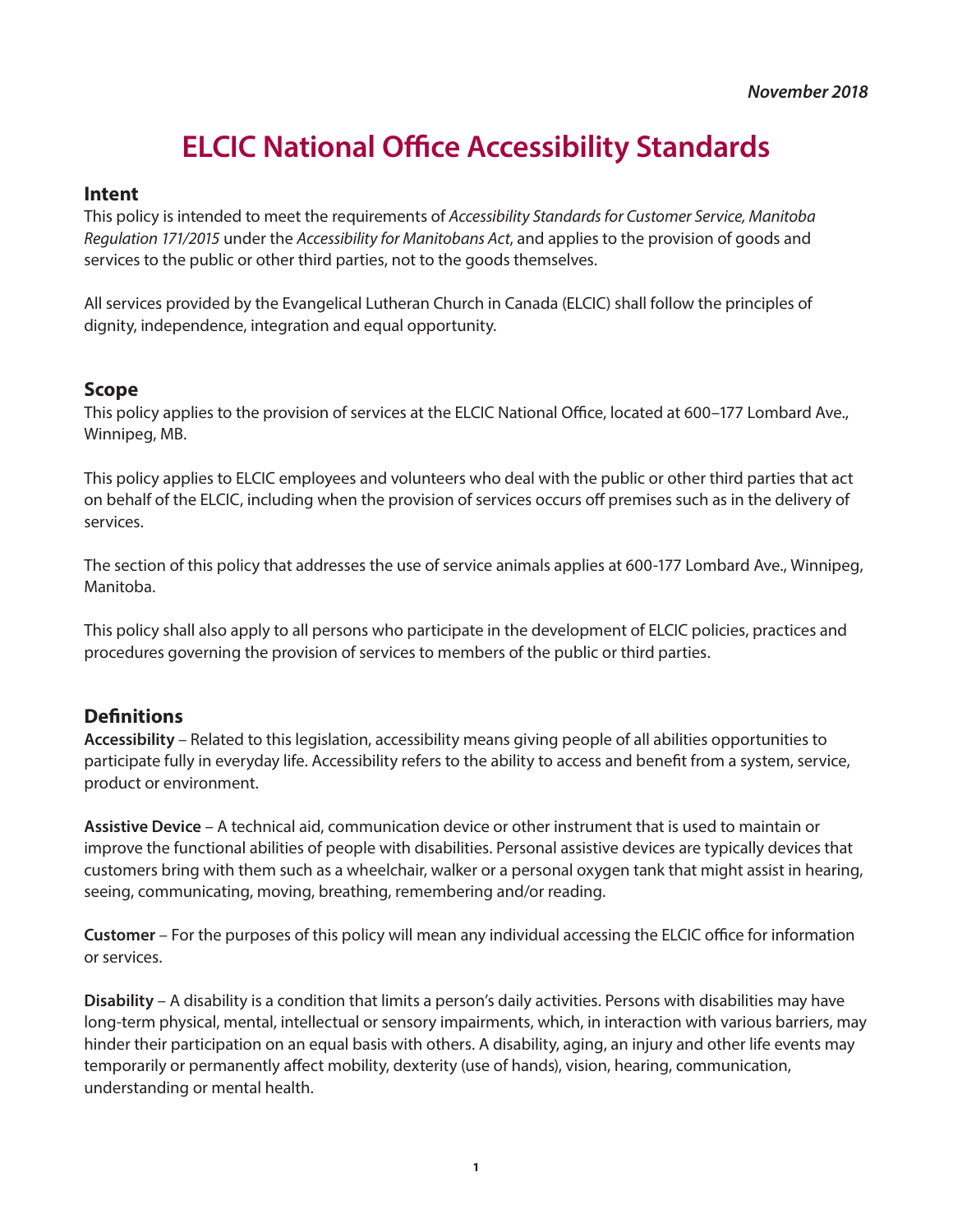**Service Animal** - A service animal is defined in The Human Rights Code to be "an animal that has been trained to provide assistance to a person with a disability that relates to that person's disability." While an animal may not have received formal training, if the person relying on the animal can demonstrate that it is an integral part of their disability related treatment program, the animal may be considered a "service animal."

**Support Person** – A support person means, in relation to a person with a disability, another person who accompanies him or her in order to help with communication, mobility, personal care, medical needs or access to services.

#### **General Principles**

In accordance with the *Accessibility Standards for Customer Service*, Manitoba Regulation #171/2015, this policy addresses the following:

- The Provision of Goods and Services to Persons with Disabilities
- **Communication**
- The Use of Assistive Devices
- The Use of Support Persons
- The Use of Service Animals
- Maintain Barrier-Free Access
- Notice of Temporary Service Disruptions
- Customer Feedback
- **Training**

#### **The Provision of Goods and Services to Persons with Disabilities**

- The ELCIC is committed to the *Accessibility for Manitobans Act* and its accessibility standards.
- The ELCIC is committed to excellence in serving all people including those with disabilities.
- Our policies, practices and procedures are consistent with the principles of dignity, independence, integration and equal opportunity for all people with disabilities. Any policies of the ELCIC that do not respect and promote these principles will be modified or removed.

#### **Communication**

The ELCIC will communicate with people disabled by barriers in ways that take into account the nature of the barrier. This may include the following:

- Easy to read fonts and plain language.
- Paper and pen available at reception.
- All staff will be trained to recognize barriers to communication and work with the customer to determine what method of communication works best for them.

#### **Assistive Devices**

Persons with disabilities may use their own assistive devices as required when accessing services provided by the ELCIC.

In cases where the assistive device presents a safety concern or where accessibility might be an issue, other reasonable measures will be used to ensure the access of services. For example, where elevators are not available and where an individual requires assistive devices for the purposes of mobility, service will be provided in a location that meets the needs of the customer.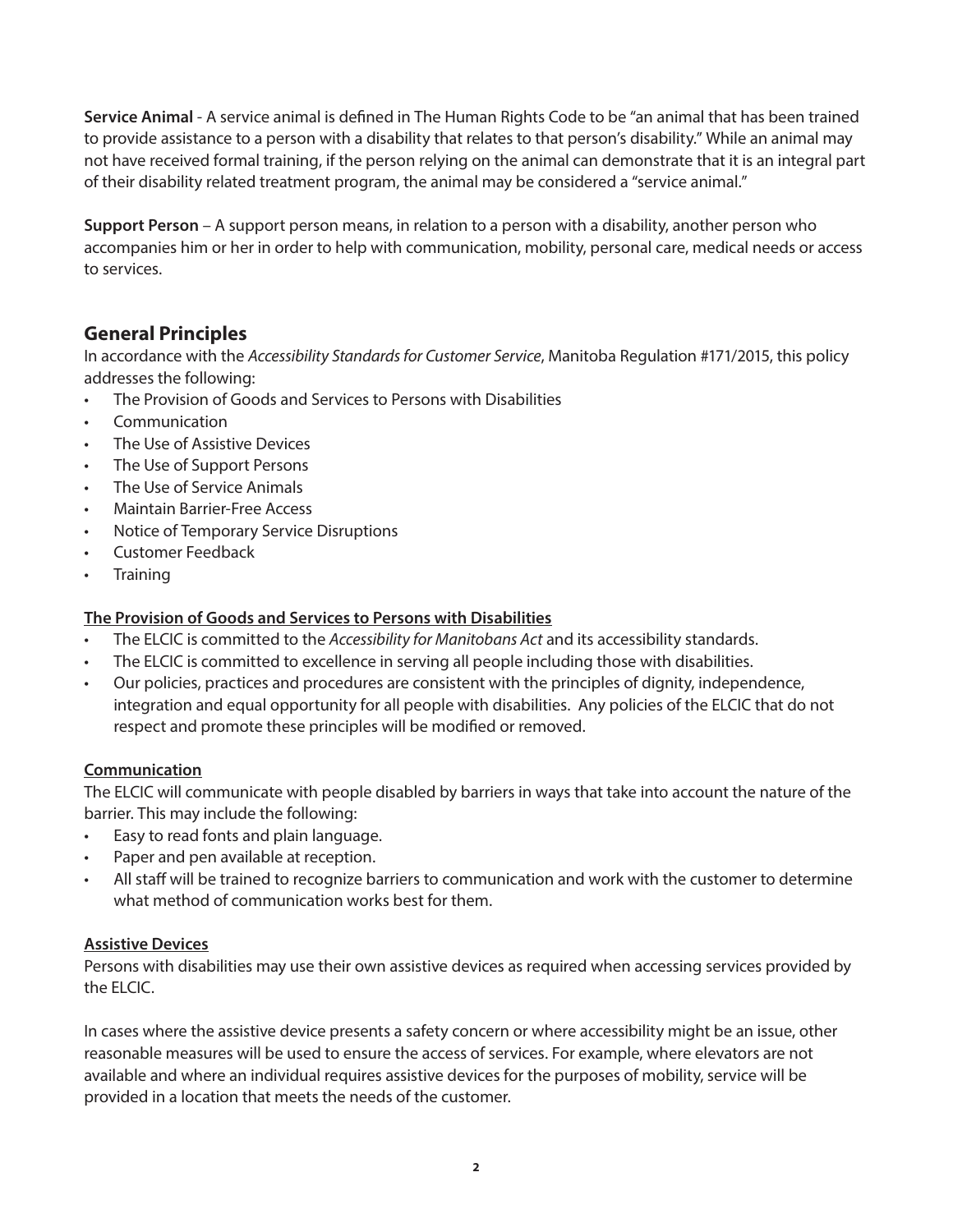#### **Support Persons**

If a customer with a disability is accompanied by a support person, the ELCIC will ensure that both persons are allowed to enter the premises together and that the customer is not prevented from having access to the support person.

There may be times where seating and availability prevent the customer and support person from sitting beside each other. In these situations, the ELCIC will make every reasonable attempt to resolve the issue.

Consent will be obtained from the customer, prior to any conversation where confidential information might be discussed.

Although in many (most) cases there would be no charge for a support person, if payment is required by a support person for admission to any event hosted by the ELCIC, the ELCIC will ensure that notice is given in advance by posting notice of admission fees for support persons where the fees are posted.

#### **Service Animals**

A customer with a disability who is accompanied by a service animal will be allowed access to premises that are open to the public unless otherwise excluded by law. "No pet" policies do not apply to service animals.

If a service animal is excluded by law, the ELCIC will offer alternative methods to enable the person with a disability to access services, when possible (for example, securing the animal in a safe location and offering the guidance of an employee).

#### **Recognizing a Service Animal:**

If it is not readily apparent that the animal is being used by the customer for reasons relating to his or her disability, the ELCIC may ask:

- Is the animal assisting you?
- What assistance has the animal been trained to provide related to your disability?

#### **Care and Control of the Animal:**

The customer that is accompanied by a service animal is responsible for maintaining care and control of the animal at all times.

#### **Balancing Rights:**

If a health and safety concern presents itself, for example in the form of a severe allergy to the animal, the ELCIC will make all reasonable efforts to meet the needs of all individuals. Reasonable assessment of the situation will be required and a decision would be applied in favour of the party who would experience the greater discrimination.

#### **Maintain Barrier-Free Access**

The ELCIC will maintain barrier-free access by:

- Keeping hallways and waiting/meeting rooms clear of clutter such as boxes
- Keep entrance ways cleared of snow and ice
- Ensure that the placement of standing signage is not a tripping hazard
- Have space for mobility devices in the waiting area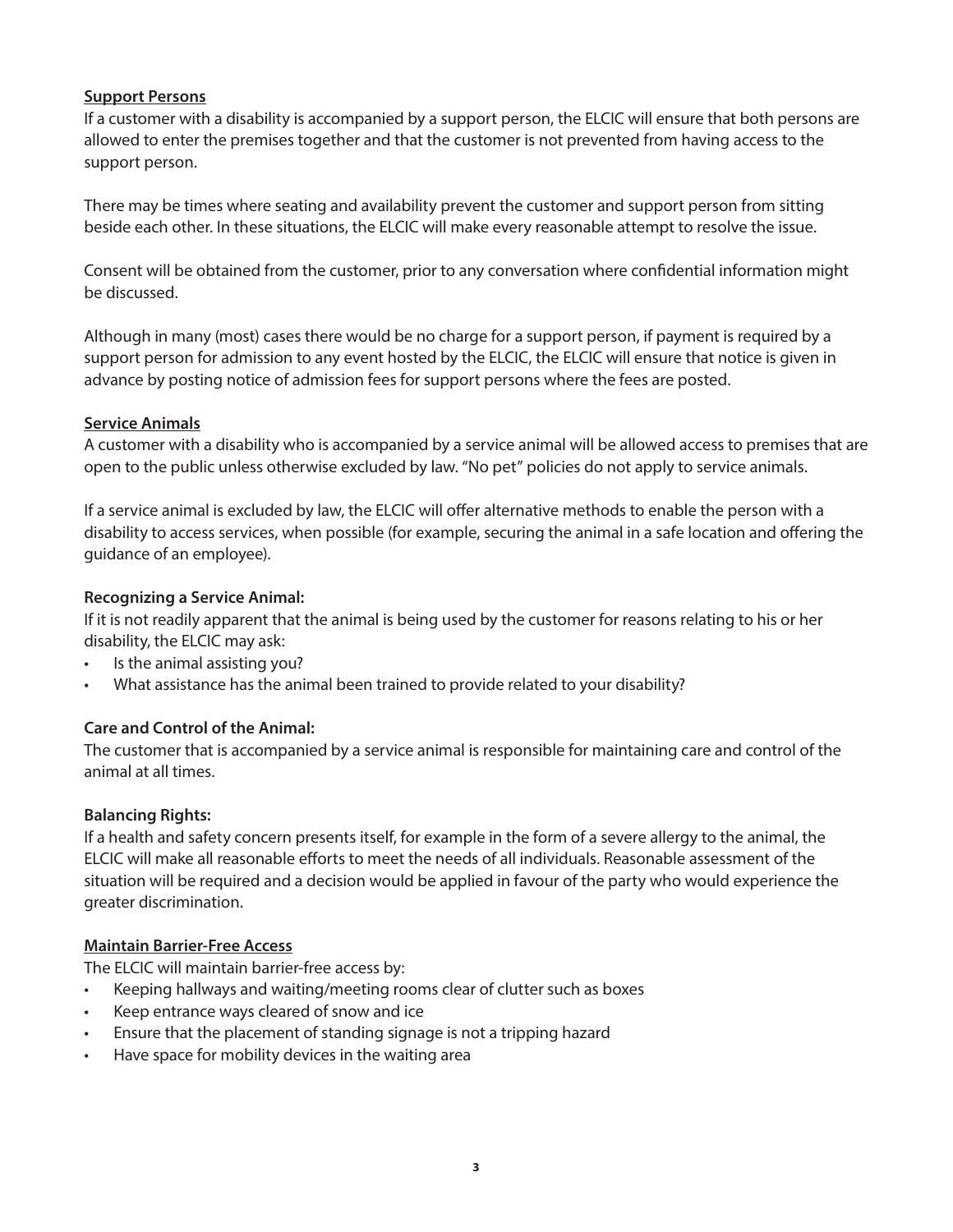#### **Notice of Disruptions in Service**

Service disruptions may occur due to reasons that may or may not be within the control or knowledge of the ELCIC. In the event of any temporary disruptions to facilities or services that customers with disabilities rely on to access or use the needed services, reasonable efforts will be made to provide advance notice. In some circumstances such as in the situation of unplanned temporary disruptions, advance notice may not be possible.

Notifications will include:

- services that are disrupted or unavailable reason for the disruption
- anticipated duration
- a description of alternative services or options

When disruptions occur, the ELCIC will provide notice by:

- posting notices in conspicuous places including at the point of disruption, at the main entrance and the nearest accessible entrance to the service disruption and/or on the ELCIC website;
- contacting customers with appointments;
- verbally notifying customers when they are making a reservation or appointment; or by any other method that may be reasonable under the circumstances.

#### **Feedback Process**

The ELCIC shall provide customers with the opportunity to provide feedback on the service provided to customers with disabilities. Information about the feedback process will be readily available to all customers and notice of the process will be made available on the ELCIC website or by contacting the ELCIC directly. Feedback forms along with alternate methods of providing feedback such as verbally (in person or by telephone) or written (hand written, delivered, website or email), will be available upon request.

#### **Submitting Feedback:**

Customers can submit feedback to Kyle Giesbrecht, Director, Finance and Administration; phone (204) 984- 9178 or by email at kgiesbrecht@elcic.ca.

Customers that provide formal feedback will receive acknowledgement of their feedback, along with any resulting actions based on concerns or complaints that were submitted with seven working days.

#### **Training**

Training will be provided to:

- all employees and volunteers who deal with the public or other third parties at the ELCIC; and,
- those who are involved in the development and approval of customer service policies, practices and procedures at the ELCIC.

Training will include:

- A review of the background and purpose of the *Accessibility for Manitobans Act*
- A review of the requirements of the *Accessibility Standards for Customer Service, Manitoba Regulation #171/2015*
- Instructions on how to interact and communicate with people with various types of disabilities.
- Instructions on how to interact with people with disabilities who use assistive devices or require the assistance of a service animal or a support person, including handling of admission fees for a support person.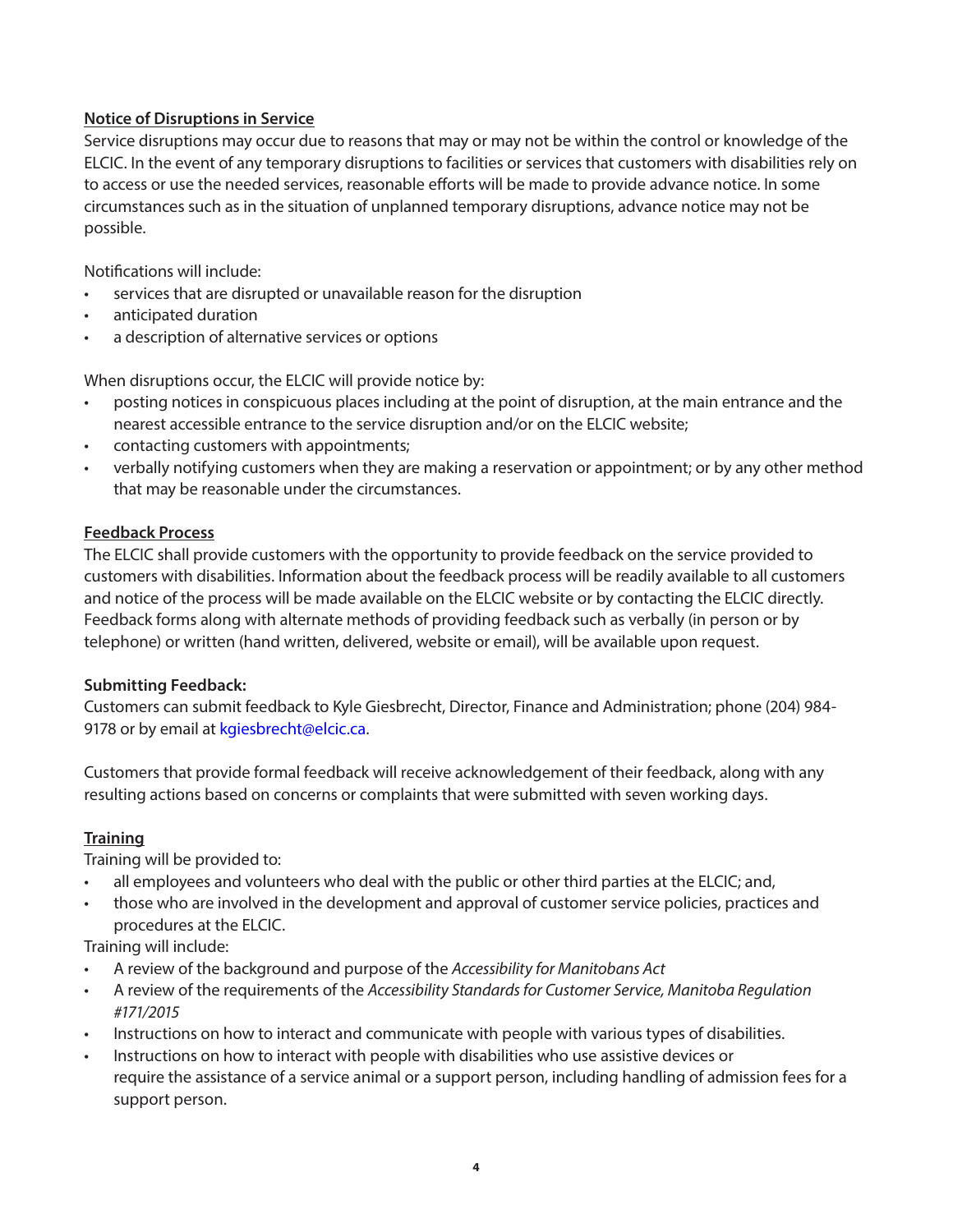- Instructions on how to use the equipment or devices on-site or otherwise provided, to help people access goods and services or facilities. These include:
	- front stair lift
	- elevator to lower level
- Instructions on what to do if a person with a disability is having difficulty accessing our goods, services, or facilities.
- Staff will be informed and/or trained when changes are made to our accessible customer service policies.

#### **Training Schedule:**

The ELCIC provided training to staff. Training will be provided to new employees and volunteers who deal with the public or act on our behalf during orientation. Additional training will be provided in the event of changes to legislation, procedures and/or practices.

#### **Record of Training:**

The ELCIC will keep a record of training including the dates when training was provided and the number of employees who attended the training.

#### **Administration**

If you have any questions or concerns about this policy or its related procedures please contact: The Evangelical Lutheran Church in Canada, by phone at (204) 984-9150 or by email at ginfo@elcic.ca. Information on this policy can be found on our website at www.elcic.ca.

This policy and its related procedures will be reviewed as required in the event of legislative changes.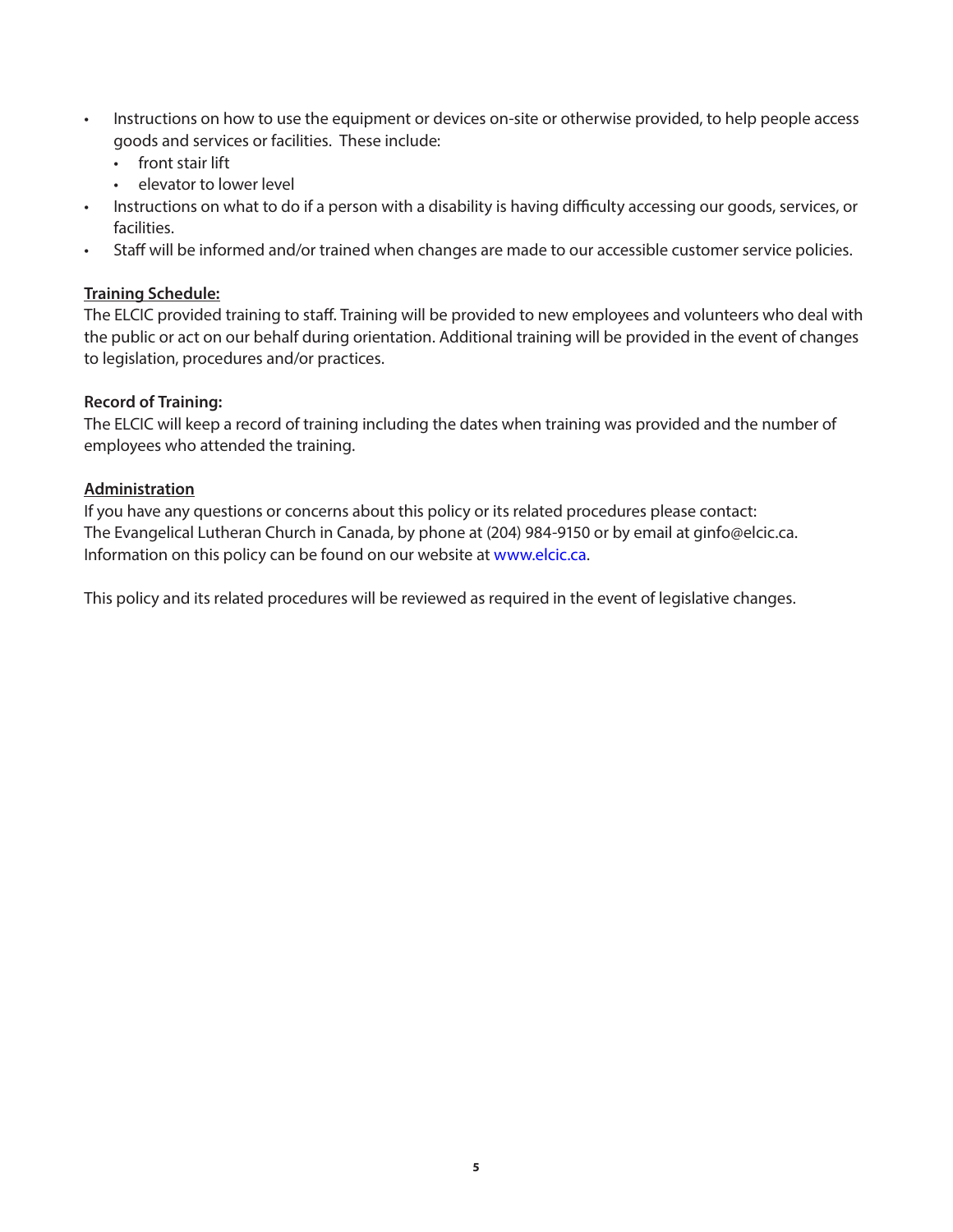### **Acknowledgement and Agreement**

I,\_\_\_\_\_\_\_\_\_\_\_\_\_\_\_\_\_\_\_\_\_\_\_\_\_\_\_\_\_\_\_\_\_\_\_\_\_\_\_\_\_\_\_\_\_\_, acknowledge that I have read and understand the *Accessibility Standards for Customer Service Policy* of the ELCIC. Further, I agree to adhere to the *Policy* and will ensure that employees working under my direction adhere to these guiding principles. I understand that if I violate this *Policy*, I may face corrective action.

| Name:      |  |
|------------|--|
| Signature: |  |
| Date:      |  |
| Witness:   |  |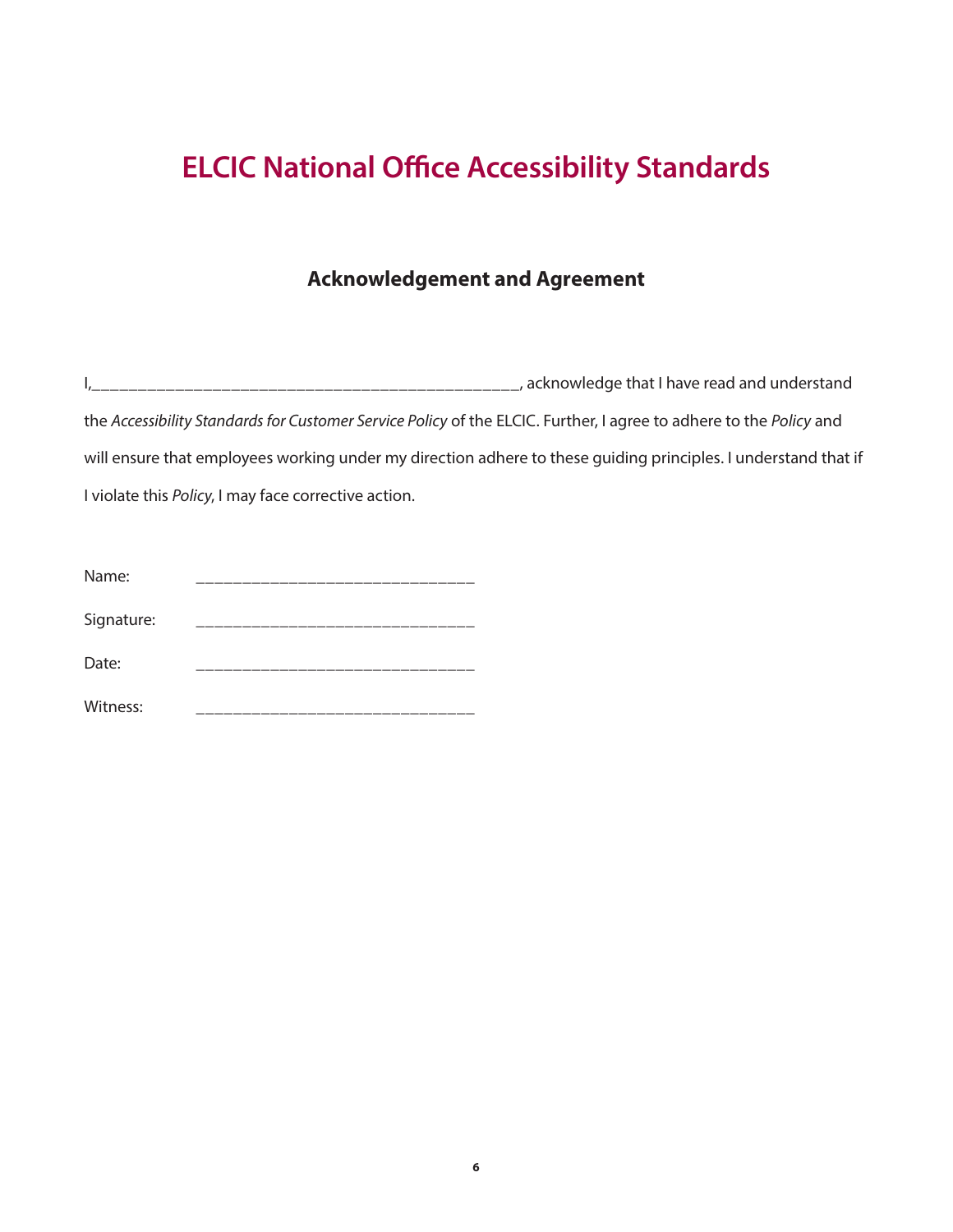## **Notice of Service Disruption**

Dear: \_\_\_\_\_\_\_\_\_\_\_\_\_\_\_\_\_\_\_\_\_\_\_\_\_\_\_\_\_\_

The *(insert services that are unavailable)* will be out of service for *(insert reason for disruption)* from *(insert appropriate date)* until *(if known, insert appropriate date)*.

The following alternative services and options are available:

*(List options)*

We regret any inconvenience this may cause. If you have questions or concerns, please contact *(name, title, email, telephone)*.

Thank you for your understanding and patience.

[Name] \_\_\_\_\_\_\_\_\_\_\_\_\_\_\_\_\_\_\_\_\_\_\_\_\_\_\_\_\_\_

[Title] \_\_\_\_\_\_\_\_\_\_\_\_\_\_\_\_\_\_\_\_\_\_\_\_\_\_\_\_\_\_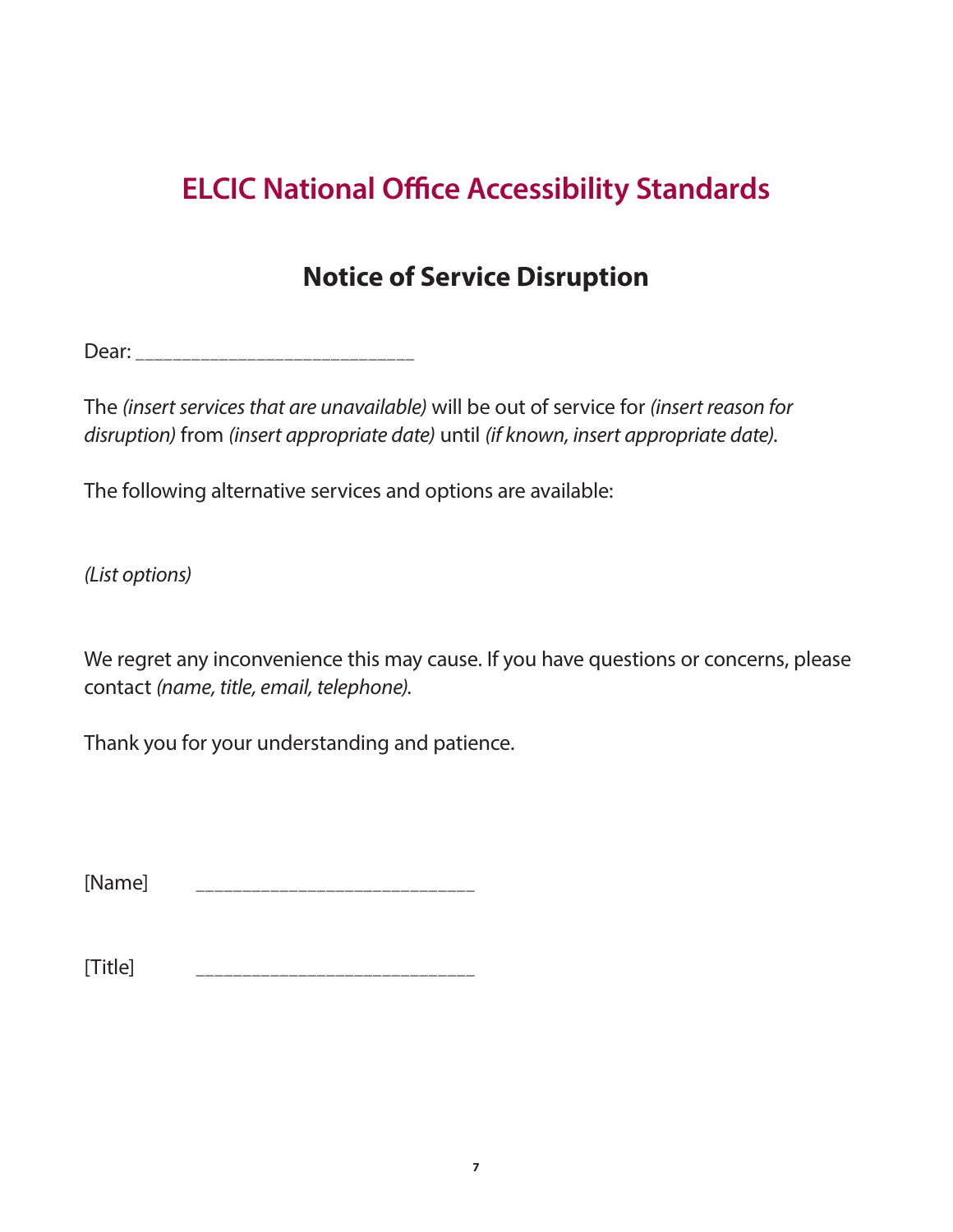### **Customer Service Feedback Form**

| Thank you for visiting the ELCIC. We value your opinion and will strive to meet everyone's needs. |                                                                  |                                       |                                                                      |  |  |
|---------------------------------------------------------------------------------------------------|------------------------------------------------------------------|---------------------------------------|----------------------------------------------------------------------|--|--|
|                                                                                                   | 1. Were you satisfied with the customer service we provided you? |                                       |                                                                      |  |  |
|                                                                                                   | $\mathbf{\square}$ Yes                                           | $\Box$ No                             | $\Box$ Somewhat                                                      |  |  |
|                                                                                                   | Comments:                                                        |                                       |                                                                      |  |  |
|                                                                                                   |                                                                  |                                       | 2. Was our customer service provided to you in an accessible manner? |  |  |
|                                                                                                   | $\Box$ Yes                                                       | $\Box$ No                             | Somewhat                                                             |  |  |
|                                                                                                   | Comments:                                                        |                                       |                                                                      |  |  |
|                                                                                                   |                                                                  |                                       | 3. Did you experience any problems accessing our services?           |  |  |
|                                                                                                   | $\mathbf{\square}$ Yes                                           | $\blacksquare$ No                     | $\Box$ Somewhat                                                      |  |  |
|                                                                                                   | Comments:                                                        |                                       |                                                                      |  |  |
|                                                                                                   |                                                                  |                                       |                                                                      |  |  |
|                                                                                                   |                                                                  | <b>Contact Information (optional)</b> |                                                                      |  |  |
| Name:                                                                                             |                                                                  |                                       | <b>Phone Number:</b>                                                 |  |  |
| Email:                                                                                            |                                                                  |                                       |                                                                      |  |  |
| [Name]                                                                                            | Thank-you,                                                       |                                       |                                                                      |  |  |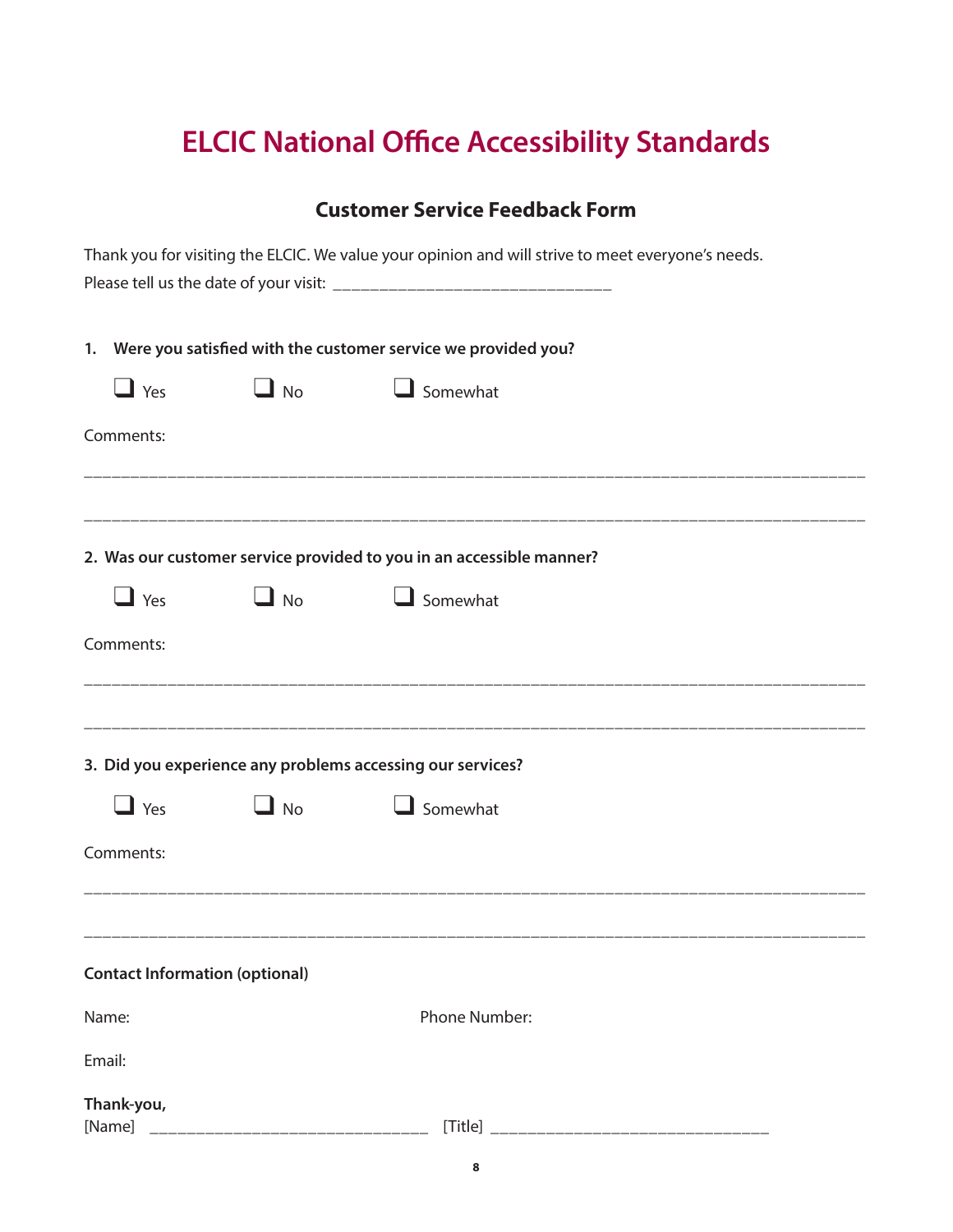### **Record of Training**

C*ourse Title: Accessibility Standards for Customer Service*

| <b>Date of Training</b> | <b>Participant Name</b> | <b>Participant Signature</b> |
|-------------------------|-------------------------|------------------------------|
| Spring of 2018          |                         |                              |
|                         |                         |                              |
|                         |                         |                              |
|                         |                         |                              |
|                         |                         |                              |
|                         |                         |                              |
|                         |                         |                              |
|                         |                         |                              |
|                         |                         |                              |
|                         |                         |                              |
|                         |                         |                              |
|                         |                         |                              |
|                         |                         |                              |
|                         |                         |                              |
|                         |                         |                              |
|                         |                         |                              |
|                         |                         |                              |
|                         |                         |                              |
|                         |                         |                              |
|                         |                         |                              |
|                         |                         |                              |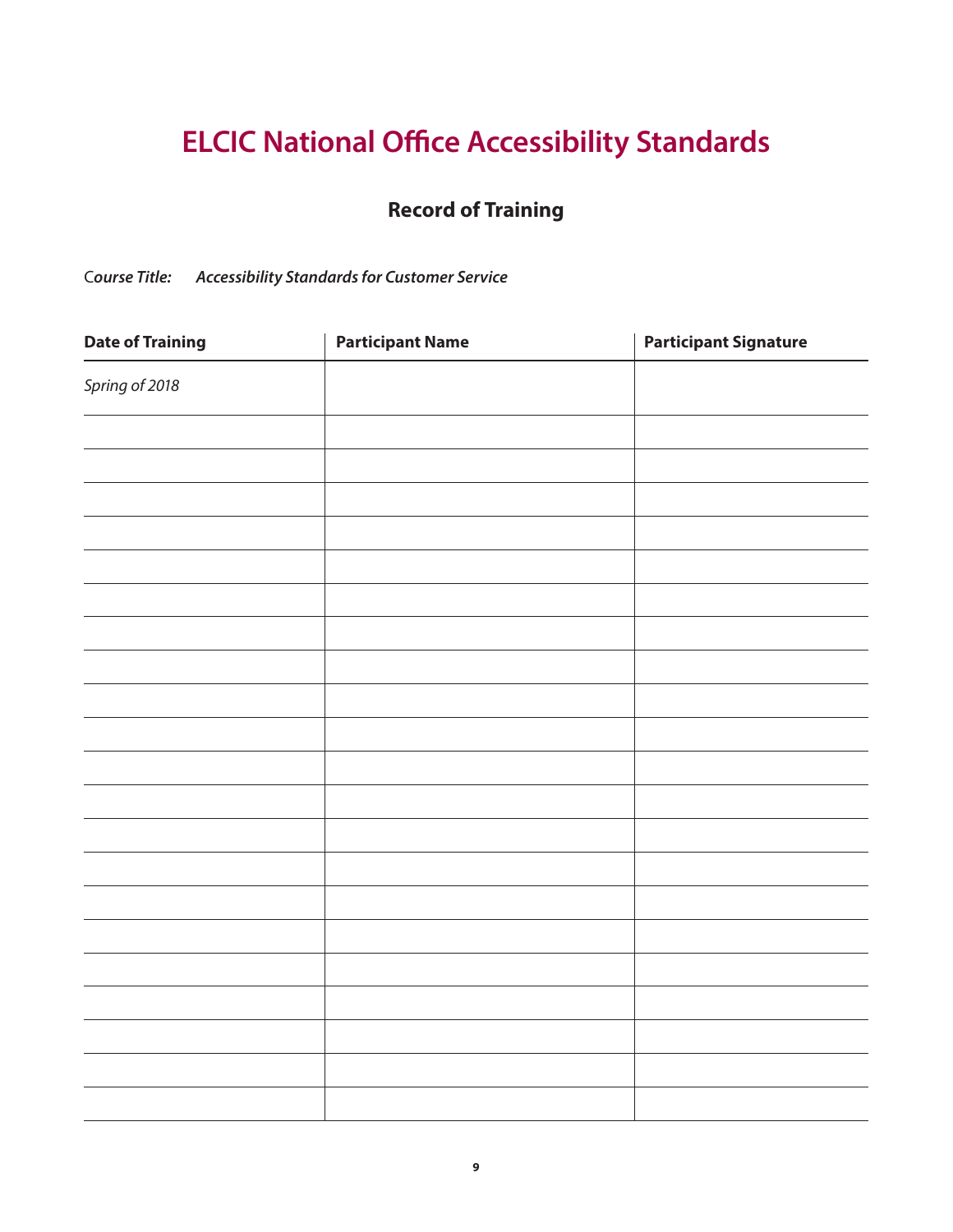### **Compliance Checklist**

| Requirement                                                                              | Person<br>Responsible | <b>Date</b><br>Completed |
|------------------------------------------------------------------------------------------|-----------------------|--------------------------|
| Develop a policy that complies with the<br>Accessibility Standards for Customer Service: |                       |                          |
| Provision of services to persons with disabilities<br>The use of assistive devices       |                       |                          |
| The use of                                                                               |                       |                          |
| The use of support persons                                                               |                       |                          |
| Notice of service disruptions                                                            |                       |                          |
| <b>Customer feedback</b>                                                                 |                       |                          |
| Training                                                                                 |                       |                          |
| Develop practices and procedures that follow policy guidelines                           |                       |                          |
| (see above) and that are consistent with the core principles of                          |                       |                          |
| independence, dignity, integration and equal opportunity.                                |                       |                          |
| Develop communication plans and strategies that consider                                 |                       |                          |
| customers and take into account individual disabilities.                                 |                       |                          |
| Allow customers to use their own personal assistive devices                              |                       |                          |
| when accessing your services.                                                            |                       |                          |
| Develop other measures to enable customers to access your                                |                       |                          |
| services in the event that the assistive device presents a safety                        |                       |                          |
| concern or where accessibility might be an issue.                                        |                       |                          |
| Allow customers with disabilities to be accompanied by a guide                           |                       |                          |
| dog, service dog and/or service animal unless prohibited by law.                         |                       |                          |
| If an animal is prohibited by law, consider reasonable measures                          |                       |                          |
| that could be taken to ensure the customer has access to                                 |                       |                          |
| your services.                                                                           |                       |                          |
| Allow customers who are accompanied by a support person                                  |                       |                          |
| to bring that person with them while accessing services.                                 |                       |                          |
| If admission fees are charged, provide notice ahead of time on                           |                       |                          |
| what a support person will be charged.                                                   |                       |                          |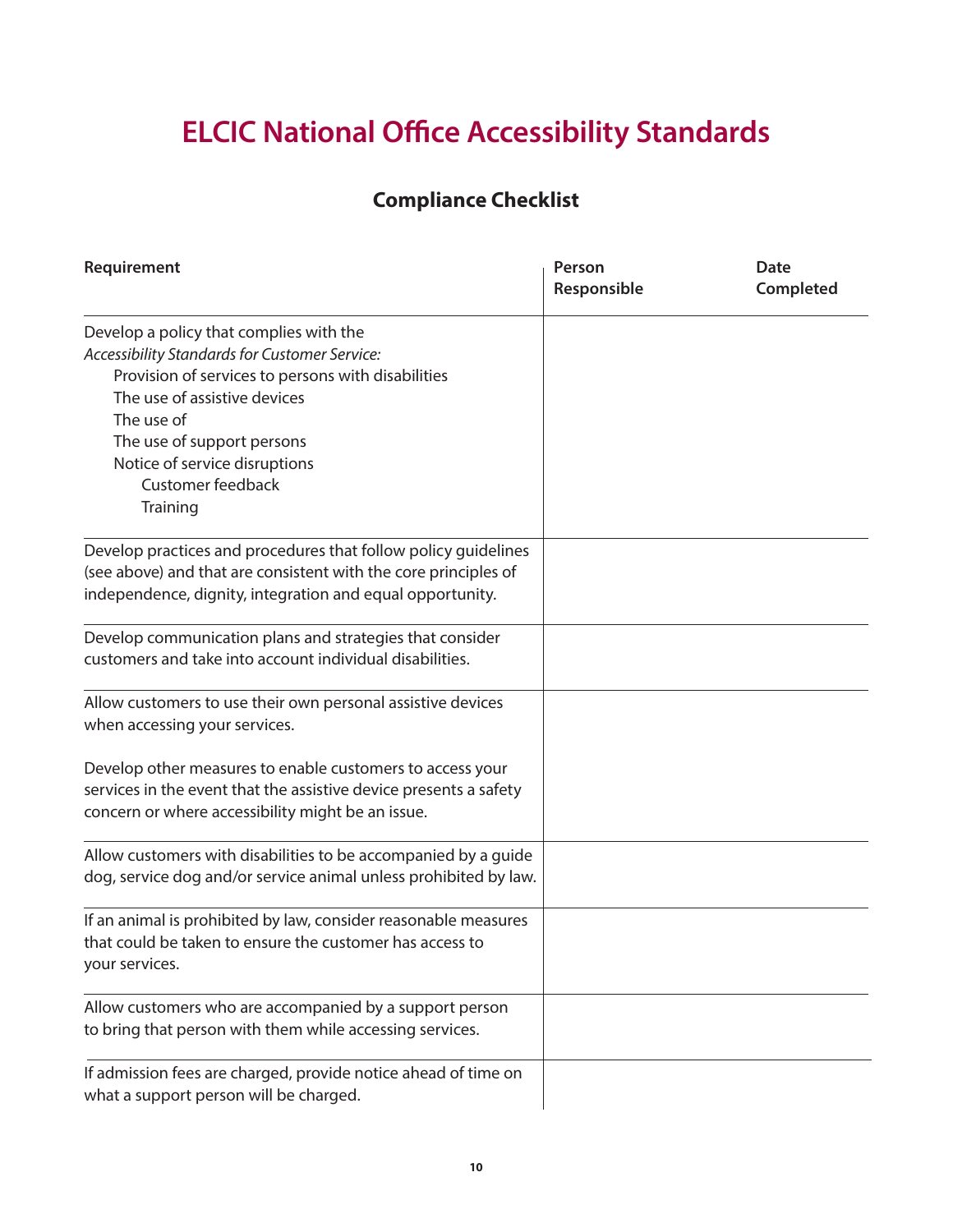### **Compliance Checklist - continued**

| Requirement                                                                                                                                                                                                     | Person<br>Responsible | <b>Date</b><br>Completed |  |
|-----------------------------------------------------------------------------------------------------------------------------------------------------------------------------------------------------------------|-----------------------|--------------------------|--|
| Provide notice of service disruptions that include the reason,<br>anticipated duration and alternative options to access services.                                                                              |                       |                          |  |
| Develop a process for accepting feedback, including how it<br>will be recorded, responded to and handled.                                                                                                       |                       |                          |  |
| Make information about your feedback process readily available<br>to customers.                                                                                                                                 |                       |                          |  |
| Train employees, volunteers, agents, contractors and others<br>who deal with the public or act on your behalf on the provisions<br>required by the Accessibility Standards for Customer Service:                |                       |                          |  |
| Accessibility Standards for Customer Service, Manitoba<br>Regulation 171/2015                                                                                                                                   |                       |                          |  |
| Instructions on how to interact and communicate with<br>customers with various types of disabilities                                                                                                            |                       |                          |  |
| Instructions on how to interact with people with disabilities<br>who: use assistive devices; require the assistance of a guide<br>dog, service animal or service dog; or require the use of a<br>support person |                       |                          |  |
| Instructions on how to use equipment or devices that are<br>available at your premises or that may help customers with<br>disabilities                                                                          |                       |                          |  |
| Instructions on what to do if a customer with a disability is<br>having difficulty accessing your services                                                                                                      |                       |                          |  |
| Developed policies, procedures and practices surrounding<br>the legislation.                                                                                                                                    |                       |                          |  |
| Train those who are involved in the development and approval<br>of customer service policies, practices and procedures on the<br>required provisions (see above).                                               |                       |                          |  |
| Document in writing all of your policies, practices and<br>procedures for providing compliant customer service.                                                                                                 |                       |                          |  |